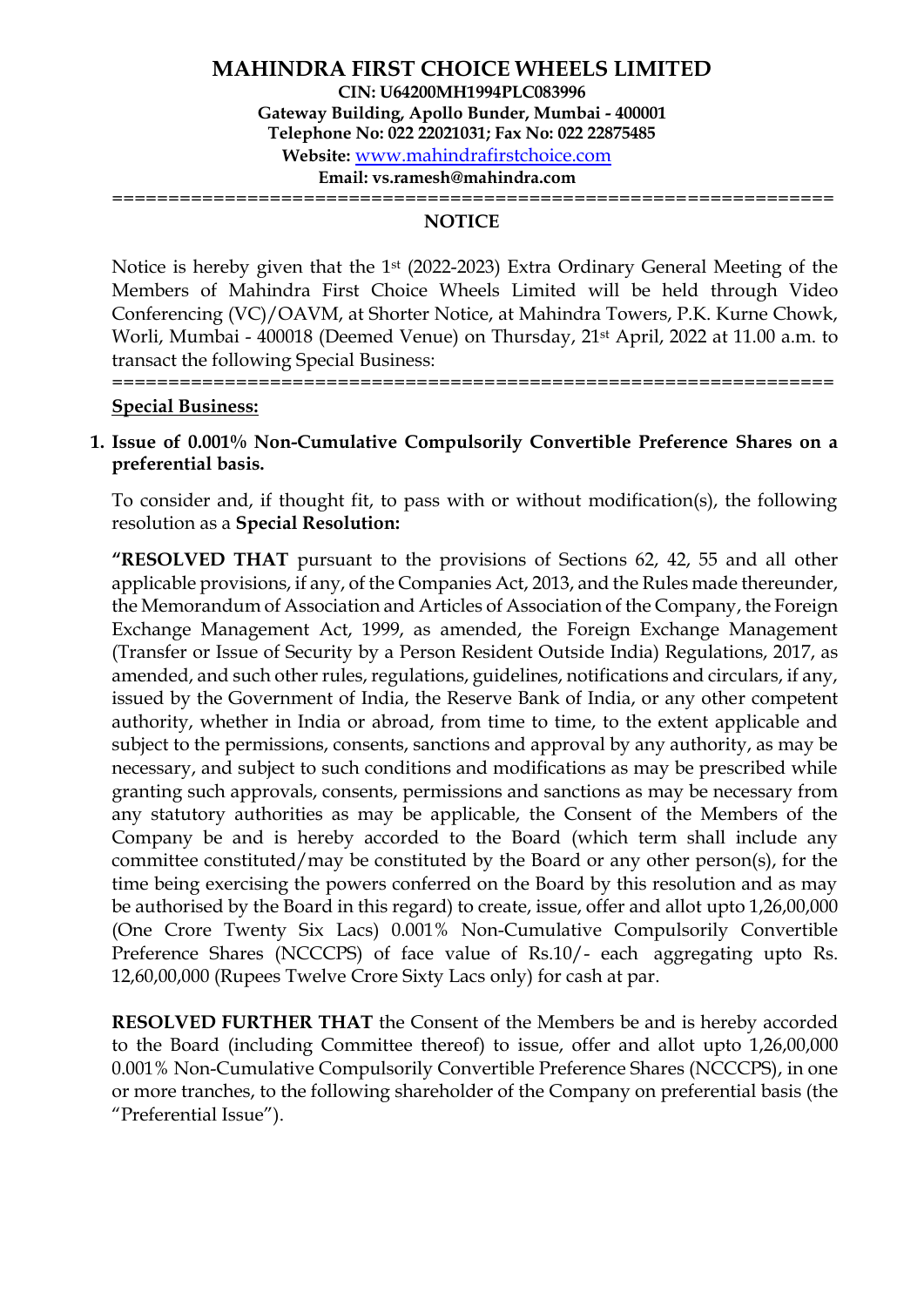# **MAHINDRA FIRST CHOICE WHEELS LIMITED**

**CIN: U64200MH1994PLC083996 Gateway Building, Apollo Bunder, Mumbai - 400001 Telephone No: 022 22021031; Fax No: 022 22875485**

**Website:** [www.mahindrafirstchoice.com](http://www.mahindrafirstchoice.com/)

**Email: vs.ramesh@mahindra.com**

================================================================ Name of offeree | Category | Number of Non-**Cumulative Compulsorily Convertible Preference Shares Face Value per Share (Rs.) Aggregate Face Value (Rs.)** Mahindra Holdings Limited Promoter Body Corporate 1,26,00,000 10 12,60,00,000

**RESOLVED FURTHER THAT** the Preference Shares pursuant to this resolution shall be offered and allotted on the terms and conditions as prescribed under applicable laws and the particulars of the issue of Preference Shares, as required to be provided under Rule 9 of the Companies (Share Capital and Debentures) Rules, 2014, as amended, are as follows:

**Total** 1,26,00,000 10 12,60,00,000

**(a) the priority with respect to payment of dividend or repayment of capital vis-a-vis equity shares:** carry a preferential right vis-à-vis Equity Shares with respect to payment of dividend and repayment in case of a winding up or repayment of capital;

**(b) the participation in surplus fund:** be non-participating in the surplus fund**;**

**(c) the participation in surplus assets and profits, on winding-up which may remain after the entire capital has been repaid:** in case of winding up or liquidation of Company before the conversion of Preference Shares into Equity Shares, the holder of Preference Shares shall be entitled to distribution in accordance with applicable law**;** 

**(d) the payment of dividend on cumulative or non-cumulative basis:** NCCCPS shall carry a dividend rate of 0.001% per annum (calculated on issue price), net of any taxes, payable on a yearly basis and shall be Non-cumulative in nature**;** 

**(e) the conversion of preference shares into equity shares:** The Conversion shall be mandatorily made on the earlier of i) next round of external investment in the Company or ii) end of 24 months from the date of allotment of NCCCPS. The Conversion shall be at a price/rate which is at 10% discount to the value per share as per the valuation at the time of such fund infusion, subject to necessary compliances under FEMA and also subject to minimum floor price of Rs.223 per NCCCPS.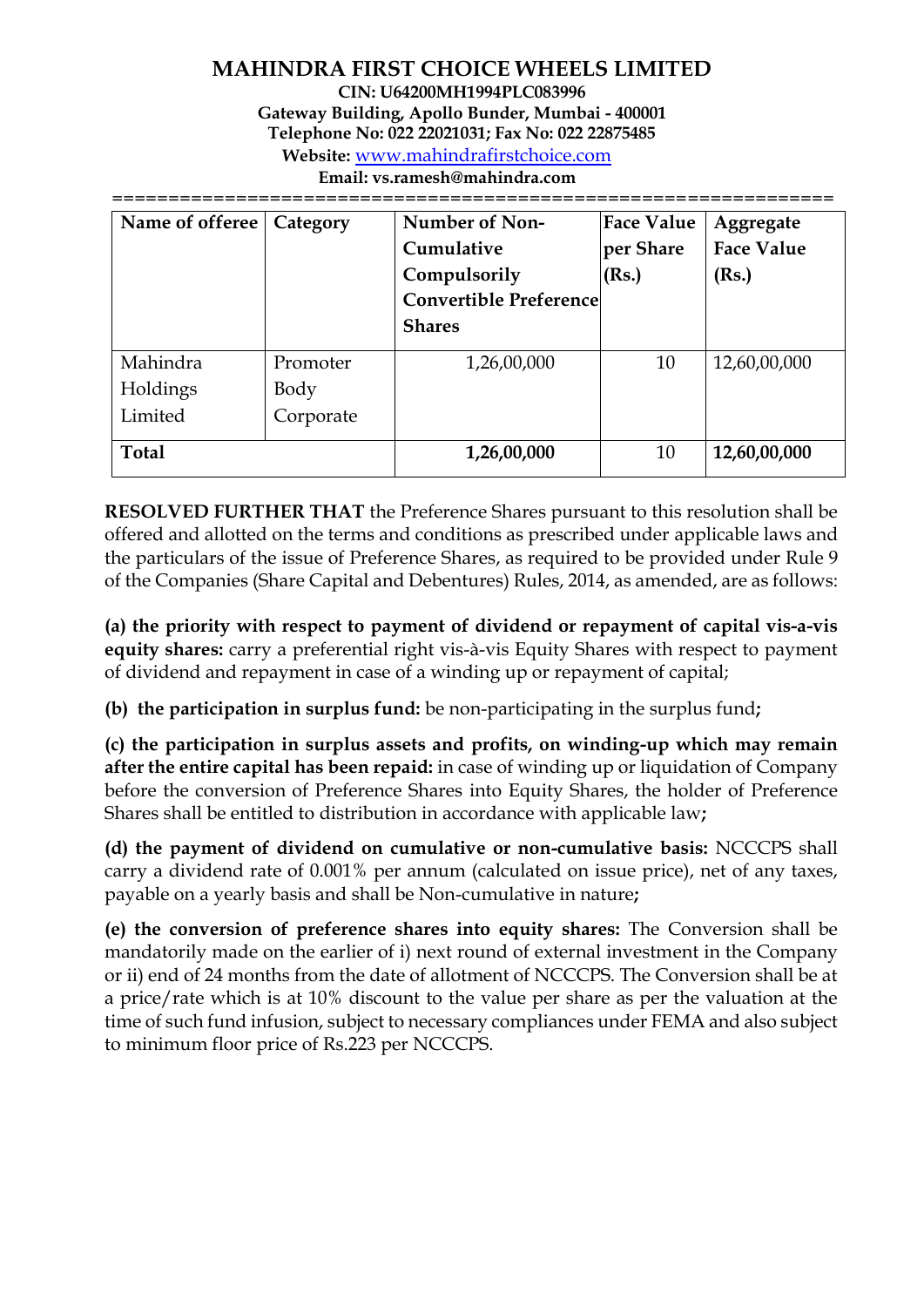================================================================

The discount of 10% shall be adjusted to the extent of the dividends paid to the NCCCPS holders. In the event of the next round of fund infusion by an external investment not occurring within the period of 24 months, then at the end of 24 (Twenty Four) months from the date of allotment of the Preference Shares, the NCCCPS would be mandatorily converted into equity shares at the minimum floor price of Rs. 223/- (Rupees Two Hundred and Twenty three) per NCCCPS (including a premium of Rs.213 per share)**;** 

**(f) the voting rights:** as applicable to Preference Shares under the Act**;** and

**(g) the redemption of preference shares:** the Preference Shares shall not be capable of being redeemed, but Conversion shall be mandatorily made on the earlier of i) next round of external investment in the Company or ii) end of 24 months from the date of allotment of NCCCPS**.** The Conversion shall be at a price/rate which is at 10% discount to the value per share as per the valuation at the time of such fund infusion, subject to necessary compliances under FEMA and also subject to minimum floor price of Rs. 223 per NCCCPS. The discount of 10% shall be adjusted to the extent of the dividends paid to the NCCCPS holders. In the event of the next round of fund infusion by an external investment not occurring within the period of 24 months, then at the end of 24 (Twenty Four) months from the date of allotment of the Preference Shares, the NCCCPS would be mandatorily converted into equity shares at the minimum floor price of Rs. 223/- (Rupees Two Hundred and Twenty three) per NCCCPS (including a premium of Rs.213 per share)**.**

**RESOLVED FURTHER THAT** pursuant to the provisions of the Act, the name of the Proposed Allottee be recorded for the issue of invitation to subscribe to the NCCCPS and a private placement offer letter in Form No. PAS-4 be issued to the Proposed Allottee inviting it to subscribe to the NCCCPS, subject to its existing shareholdings being in dematerialised form.

**RESOLVED FURTHER THAT** the Equity Shares to be offered, issued and allotted upon conversion of NCCCPS through the Preferential Issue shall rank pari-passu with the existing Equity Shares of the Company in all respects, including dividend, and shall be subject to the provisions of the Memorandum of Association and the Articles of Association of the Company.

**RESOLVED FURTHER THAT** without prejudice to the generality of the above resolution, the issue of the 0.001% NCCCPS and the Equity Shares to be allotted on conversion of the 0.001% NCCCPS issued under the Preferential Allotment shall be subject to the terms and conditions as contained in the Statement under Section 102 of the Act annexed hereto, which shall be deemed to form part hereof.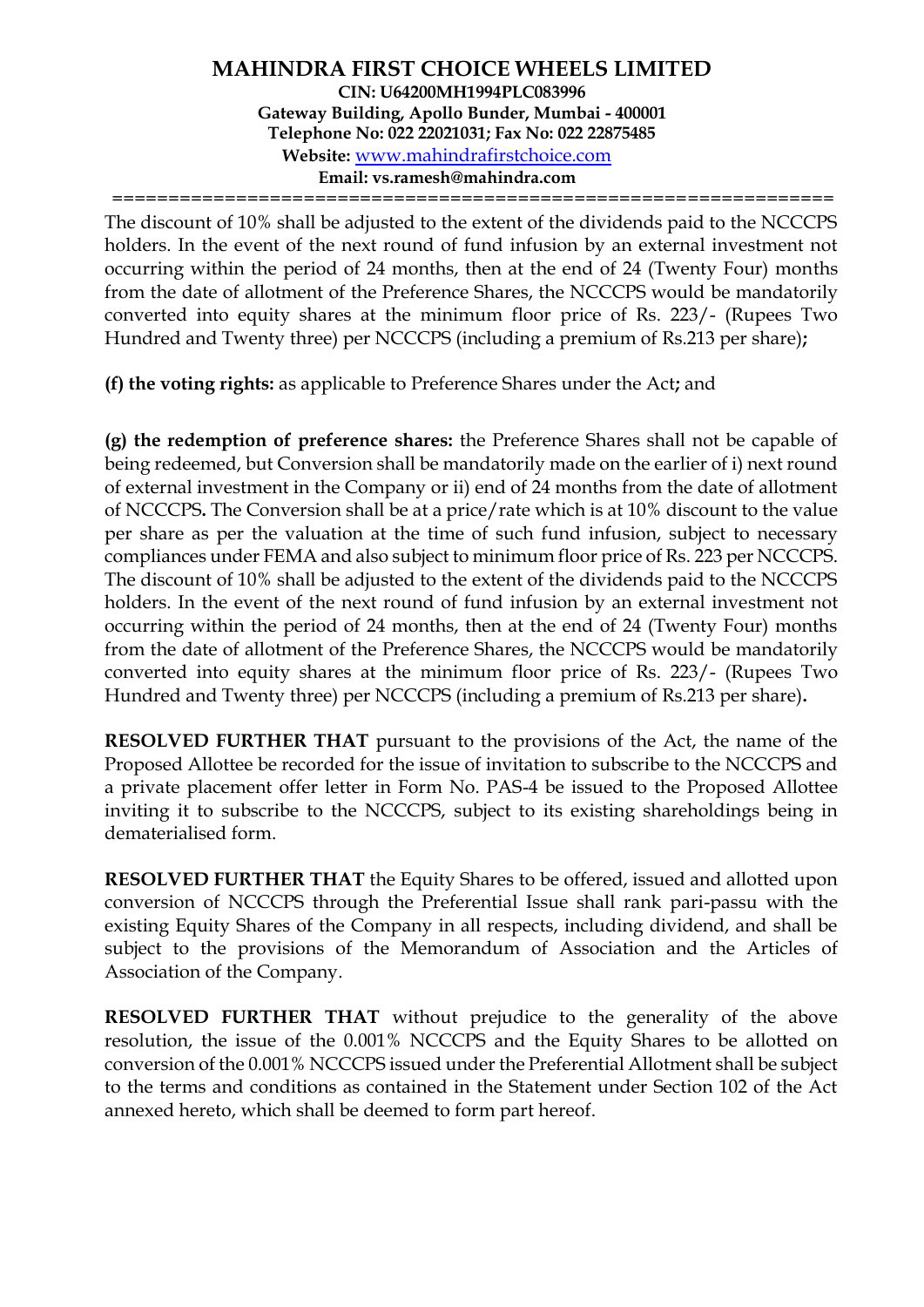================================================================

**RESOLVED FURTHER THAT** the Board be and is hereby authorized to accept any modification(s) in the terms of issue of NCCCPS, subject to the provisions of the Act without being required to seek any further consent or approval of the Members.

**RESOLVED FURTHER THAT** for the purpose of giving effect to the offer, issue, allotment of the 0.001% Non-cumulative Compulsorily Convertible Preference Shares and the resultant Equity Shares, the Board of Directors and Key Managerial Personnel of the Company be and are hereby severally authorised to take such steps and to do all such acts, deeds, matters and things, as they may in their absolute discretion deem necessary, proper or incidental to this resolution, including but not limited to dispatch of letter(s) of offer, sign and file all the necessary forms, returns and documents with all the relevant authorities for and on behalf of the Company and to settle any question, difficulty or doubt that may arise from time to time in regard to the offer, issue and allotment of the said 0.001% Non-cumulative Compulsorily Convertible Preference shares and the resultant Equity Shares and to authorize all such persons as may be necessary in connection therewith and incidental thereto as the Board may in its discretion deem fit and further to do all such acts, deeds, matters and things and to finalise and execute all documents, papers, agreements, deeds and writings as may be necessary, desirable or expedient.

**RESOLVED FURTHER THAT** the Board be and is hereby authorized to delegate all or any of the powers herein conferred, as it may deem fit in its absolute direction, to any Committee of the Board or any one or more Director(s)/Company Secretary/any officer(s) of the Company to give effect to the aforesaid resolution.

**RESOLVED FURTHER THAT** all actions taken by the Board in connection with any matter(s) referred to or contemplated in any of the foregoing resolutions be and are hereby approved, ratified and confirmed in all respects."

> **By Order of the Board For Mahindra First Choice Wheels Limited**

> > **SD/- Anita Halbe Company Secretary Membership No: ACS 13962 Mumbai, 18th April, 2022**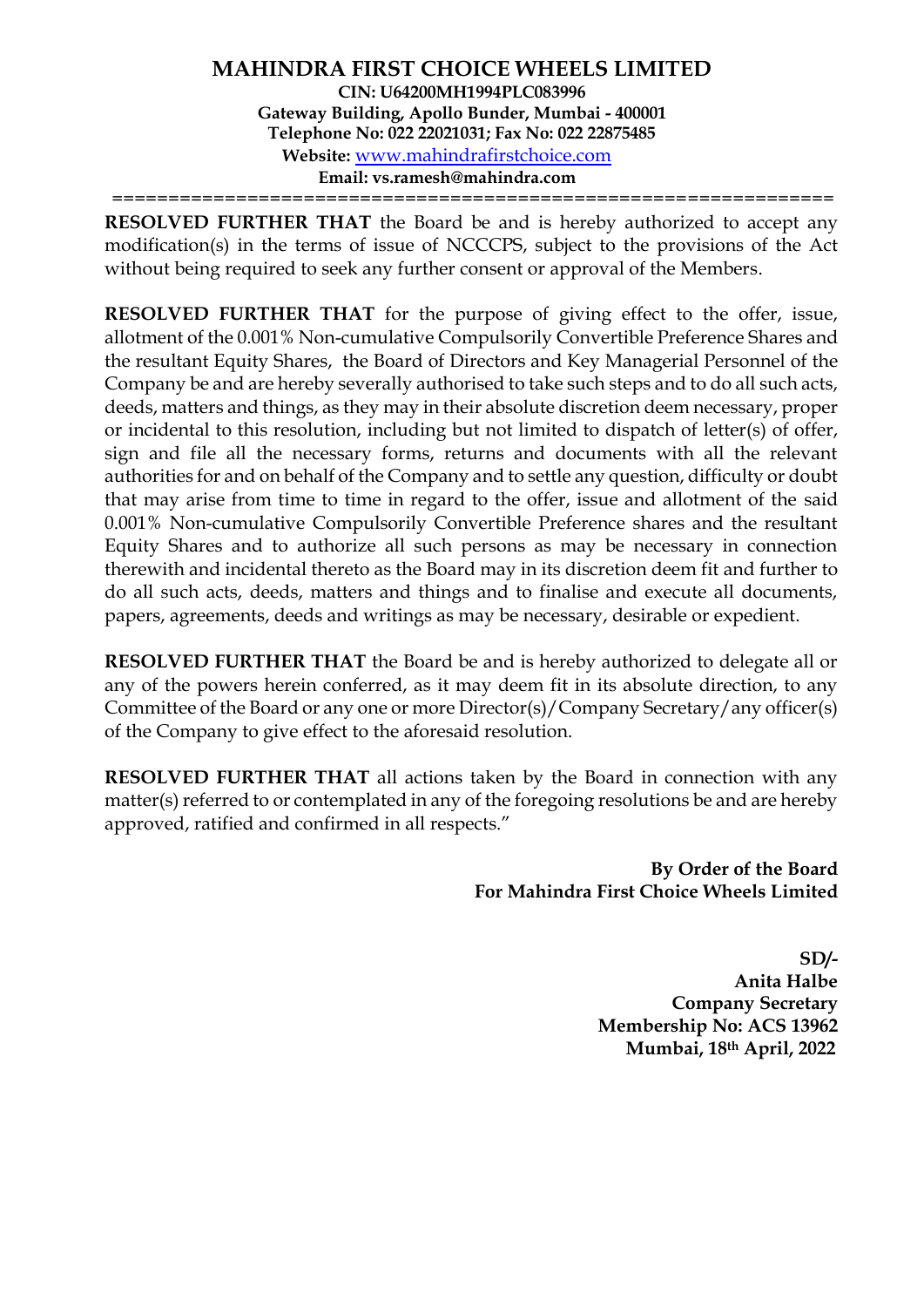================================================================ **NOTES:**

In view of the guidelines provided under General Circular No.14/2020 dated April 8<sup>th</sup> April, 2020, General Circular No.17/2020 dated 13<sup>th</sup> April, 2020, General Circular No. 22/2020 dated 15th June, 2020, General Circular No. 33/2020 dated 28th September, 2020, General Circular No. 39/2020 dated 31st December, 2020, General Circular No. 10/2021 dated 23rd June, 2021 and General Circular No. 20/2021 dated 8<sup>th</sup> December 2021 issued by the Ministry of Corporate Affairs, the Government of India (the 'MCA Circulars') the meeting of equity shareholders is being convened through VC/OAVM and the Meeting shall be deemed to be held at the venue as mentioned in the Notice of EOGM.

Notice has been sent via e-mail to all Members as per e-mail addresses registered with the Company.

Members, whose e-mail ids are not registered or changed, are requested to update/ register their email ids by sending a request to the below mentioned designated email ids by providing Name of the shareholder, e-mail id, PAN, DPID/Client ID or Folio number and number of shares held by them for registering the email id.

- A. The Company's Registrar and Transfer Agents for its share registry work (Electronic) are KFin Technologies Limited having its office at Selenium, Tower B, Plot No- 31 & 32, Financial District, Nanakramguda, Serilingampally Hyderabad Rangareddi TG 500032, India.
- B. An Explanatory Statement pursuant to Section 102 of the Companies Act, 2013 read with the applicable rules, setting out the material facts and reasons for the resolution in respect of the business set out above is annexed hereto.
- C. Members are entitled to attend and vote by show of hands, if permitted by the Chairman of the Meeting. Further, where a poll is required/demanded, the Members shall communicate their assent/dissent on the agenda items of this Extra Ordinary General Meeting by sending an email to [DUBEY.RAJEEV@mahindra.com](mailto:DUBEY.RAJEEV@mahindra.com) ("Designated email ID") with cc to [VS.RAMESH@mahindra.com](mailto:VS.RAMESH@mahindra.com) and [sharma.manish2@mahindra.com](mailto:sharma.manish2@mahindra.com)
- D. Since this EOGM is being held through VC/OAVM where physical attendance of Members has been dispensed with, there is no requirement of appointment of proxies. Accordingly, the facility of appointment of proxies by the Members will not be available for this EOGM and hence the Proxy Form and Attendance Slip are not annexed to this Notice.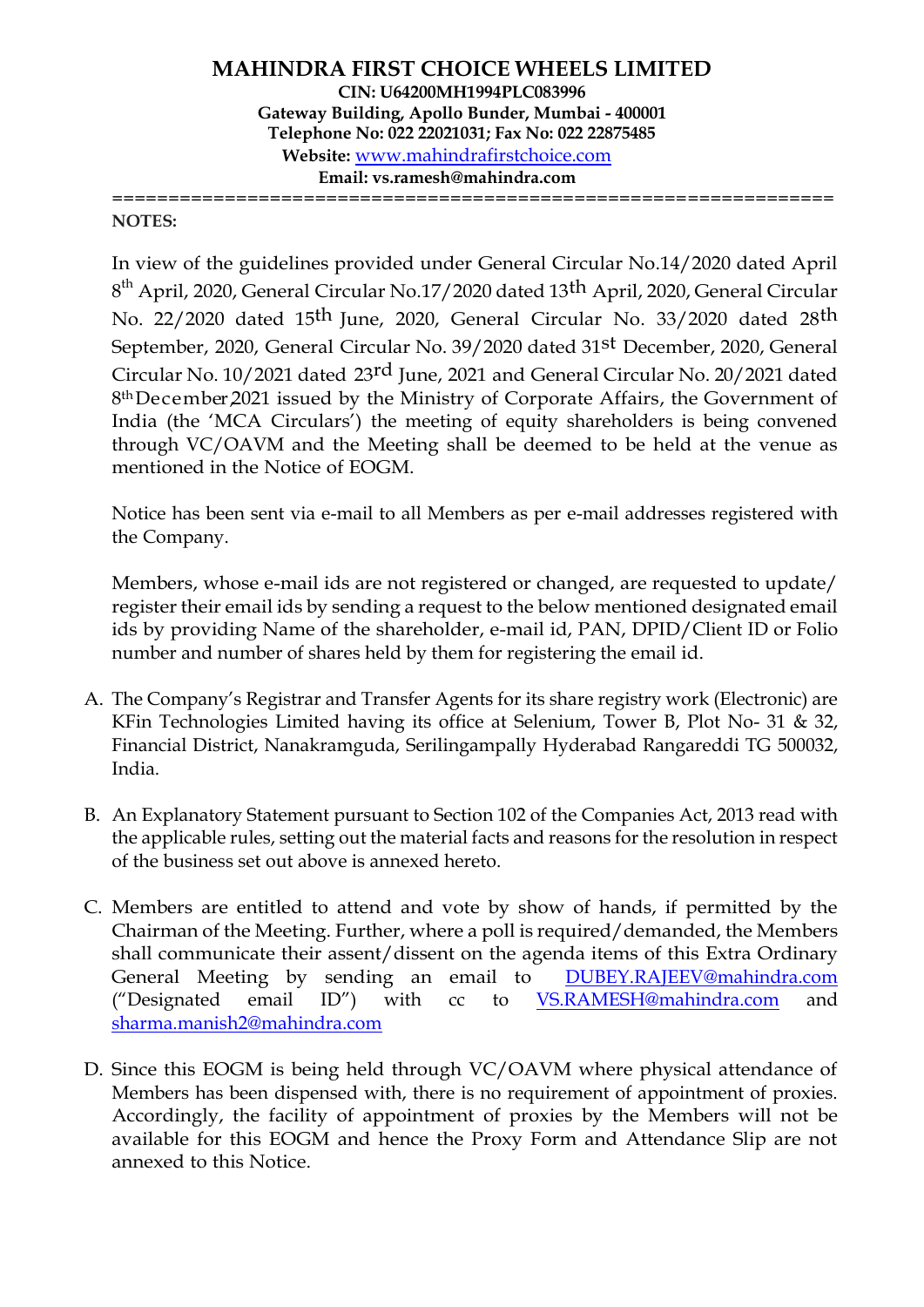================================================================

- E. Since the EOGM will be held through VC/OAVM, the Route Map is not annexed in this Notice.
- F. Members can join the Meeting by clicking on the link provided in the email containing this notice convening this 1st (2022-2023) Extra Ordinary General Meeting of the Members of the Company.
- G. The facility for joining the meeting shall be kept open at least 15 minutes before the time scheduled to start the meeting and shall not be closed till the expiry of 15 minutes after such scheduled time.
- H. Members attending the EOGM through VC/OAVM shall be counted for the purpose of reckoning the quorum under Section 103 of the Act.
- I. The Members will be allowed to pose questions during the course of the Meeting. The queries can also be given in advance to the designated e-mail id.
- J. Corporate Members intending to attend the meeting through their authorized representatives are requested to email to the Company, a certified copy of the Board Resolution authorizing their representative to attend and vote on their behalf at the Meeting.
- K. The Register of Directors and Key Managerial Personnel and their shareholding maintained under section 170 of the Companies Act, 2013 and Register of Contracts or arrangements in which directors are interested, maintained under section 189 of theCompanies Act, 2013 and all other relevant documents will be available electronically for inspection by the members till and during this EOGM. Members seeking to inspect such documents can send an email to [DUBEY.RAJEEV@mahindra.com](mailto:DUBEY.RAJEEV@mahindra.com) ("Designated email ID") with cc to [VS.RAMESH@mahindra.com](mailto:VS.RAMESH@mahindra.com) and [sharma.manish2@mahindra.com](mailto:sharma.manish2@mahindra.com)

**By Order of the Board For Mahindra First Choice Wheels Limited** 

> **SD/- Anita Halbe Company Secretary Membership No: ACS 13962 Mumbai, 18th April, 2022**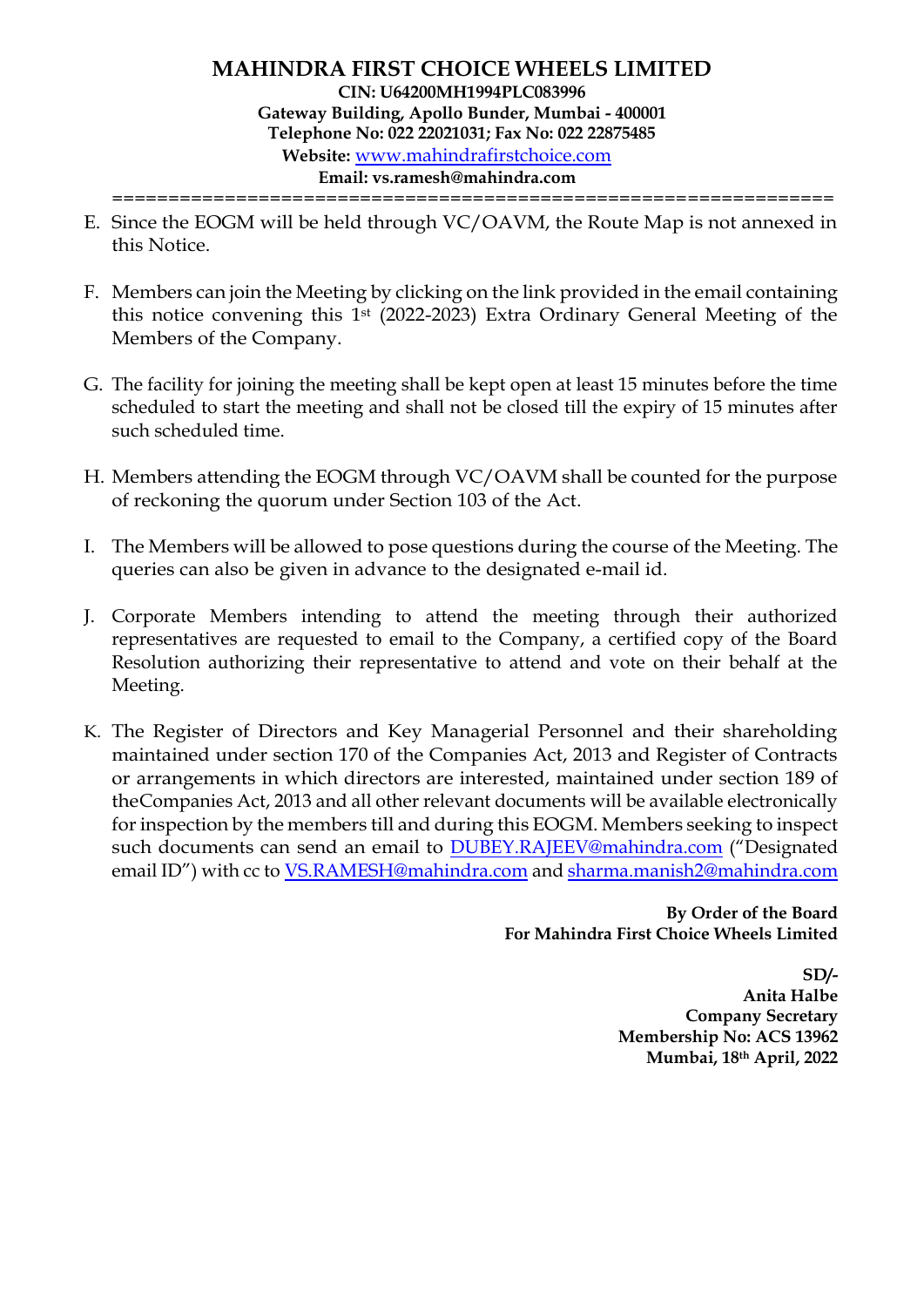================================================================

#### **Explanatory Statement pursuant to Section 102 of the Companies Act, 2013**

The following statement sets out the material facts concerning the special business mentioned in the accompanying Notice dated 18th April, 2022.

#### **Item No 1:**

The Board of Directors had, at their meeting held on 22nd July, 2021 had, authorised the issue and offer of upto 7,50,00,000, 0.001 % Non-cumulative Compulsorily Convertible Preference Shares (NCCCPS) of Rs.10/- each on preferential basis for cash at par to select shareholders of the Company and had constituted Preferential Allotment Committee to consider, offer and allot NCCCPS, within the abovesaid limit, from time to time.

Pursuant to the aforesaid authority, the Preferential Allotment Committee had:

- (i) offered and Allotted 5,25,00,000, 0.001% Non-cumulative Compulsorily Convertible Preference Shares (NCCCPS) on preferential basis, for cash at par to Mahindra Holdings Limited on 5th October, 2021.
- (ii) offered and Allotted 11,13,008 and 66,64,492 0.001% Non-cumulative Compulsorily Convertible Preference Shares (NCCCPS) on preferential basis, for cash at par to Mahindra Holdings Limited and Manheim Export S.a.r.l respectively on 15th December, 2021.

In furtherance to the above authorisation by the Board, the Preferential Allotment Committee had, at its meeting held on 18th April, 2022, approved the proposal to offer 1,26,00,000 0.001% Non-Cumulative Compulsorily Convertible Preference Shares (NCCCPS) as follows:

| Sr.          | Name of the | <b>Address of the</b>               | Number of            | Total<br>Amount |  |
|--------------|-------------|-------------------------------------|----------------------|-----------------|--|
| No.          | proposed    | proposed allottee                   | <b>NCCCPS</b> of     | <b>Rupees</b>   |  |
|              | allottee    |                                     | <b>Face Value of</b> |                 |  |
|              |             |                                     | Rs. 10 each          |                 |  |
|              |             |                                     |                      |                 |  |
| $\mathbf{1}$ | Mahindra    | <b>Mahindra Towers, 1,26,00,000</b> |                      | 12,60,00,000    |  |
|              | Holdings    | Kurne<br>P.K.                       |                      |                 |  |
|              | Limited     | Worli,<br>Chowk,                    |                      |                 |  |
|              |             | Mumbai - 400018                     |                      |                 |  |
|              |             | <b>Total</b>                        | 1,26,00,000          | 12,60,00,000    |  |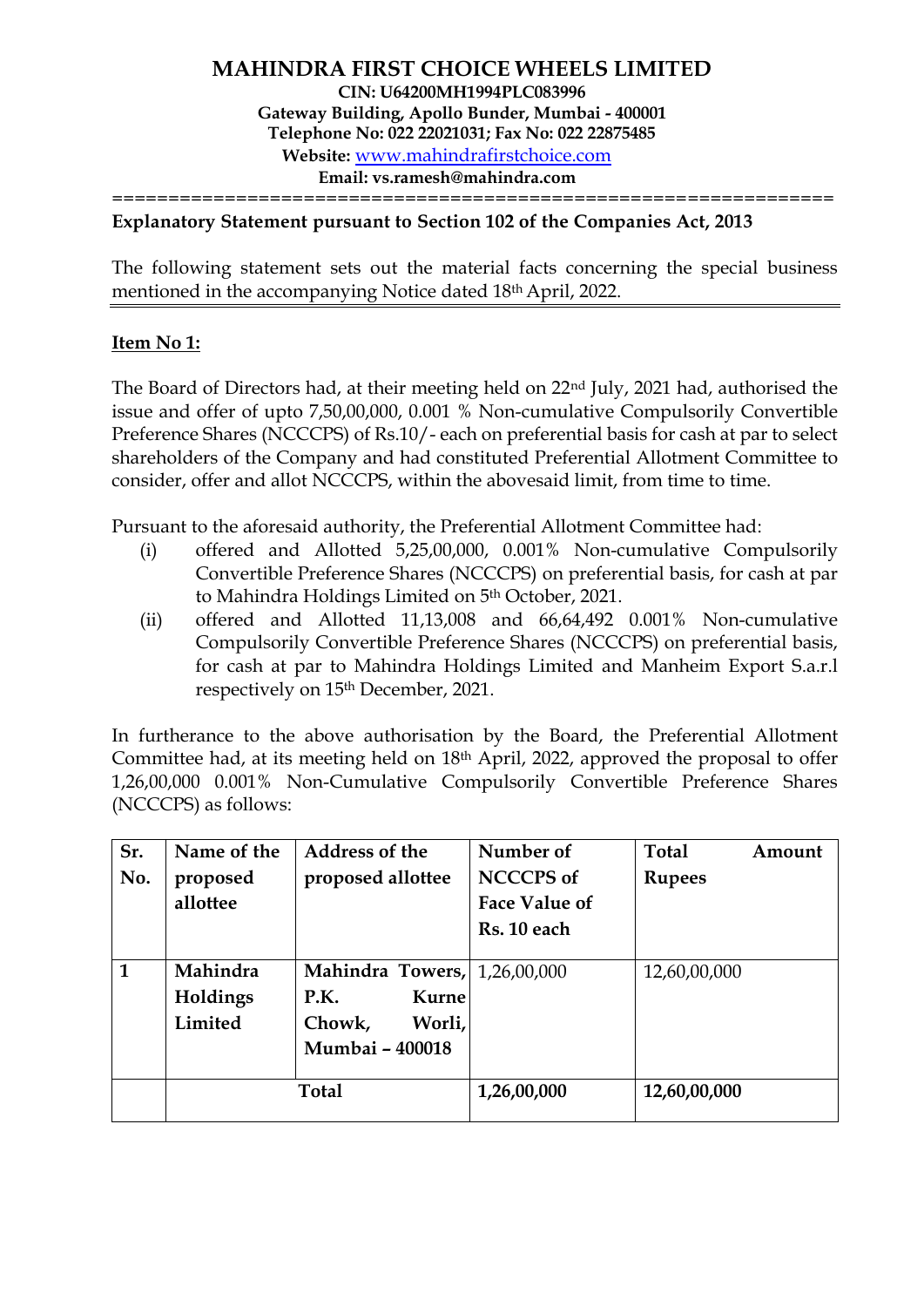================================================================

In terms of the provisions of Sections 42, 55 and 62(1)(c), and other applicable provisions, if any, of the Companies Act, 2013, and Rules framed thereunder including Rule 9 and 13 of the Companies (Share Capital and Debentures) Rules, 2014, as amended and Rule 14 of the Companies (Prospectus and Allotment of Securities) Rules, 2014, as amended, any preferential allotment of securities is required to be approved by the Members of the Company by way of a special resolution.

Hence, the consent of the Members is being sought by a special resolution to enable the issue of upto 1,26,00,000 0.001% NCCCPS as may be permitted under applicable laws to the above mentioned Allottee in accordance with the provisions of the Companies Act, 2013 and Rules made thereunder, and any other applicable laws.

Further, the following disclosures as per section 62 of the Companies Act, 2013 read with Rule 9 and 13 of the Companies (Share Capital and Debentures) Rules, 2014 are provided hereunder:

| Particulars                                                 | Details                                                                                                                                                                                                                                                                                                                                                                                                                                                                              |  |  |
|-------------------------------------------------------------|--------------------------------------------------------------------------------------------------------------------------------------------------------------------------------------------------------------------------------------------------------------------------------------------------------------------------------------------------------------------------------------------------------------------------------------------------------------------------------------|--|--|
|                                                             | The size of the issue and number of Issue of upto 1,26,00,000 0.001% Non- Cumulative                                                                                                                                                                                                                                                                                                                                                                                                 |  |  |
|                                                             | preference shares to be issued and Compulsorily Convertible Preference Shares (NCCCPS)                                                                                                                                                                                                                                                                                                                                                                                               |  |  |
| nominal value of each share                                 | of the face value of Rs. 10/- for cash at par.                                                                                                                                                                                                                                                                                                                                                                                                                                       |  |  |
| Nature of Share                                             | Non-cumulative Compulsorily Convertible Preference<br>Shares.                                                                                                                                                                                                                                                                                                                                                                                                                        |  |  |
| The objects of the issue;                                   | The purpose is to meet the funding requirements arising<br>out of the aggressive growth plans of the Company in<br>the coming years. This issue would primarily be<br>required for funding Capital expenditure in developing<br>the Platform per the strategy laid out, funding cash<br>losses owing to preparing the organization for an<br>aggressive growth trajectory and incremental inventory<br>holding to leverage on AutoKart as the growth driver in<br>the years to come. |  |  |
| Manner of Issue of shares                                   | 1,26,00,000 0.001% NCCCPS is proposed to be issued on<br>preferential basis.                                                                                                                                                                                                                                                                                                                                                                                                         |  |  |
| The price at which such shares are<br>proposed to be issued | 1,26,00,000 0.001% NCCCPS at Rs. 10 each.                                                                                                                                                                                                                                                                                                                                                                                                                                            |  |  |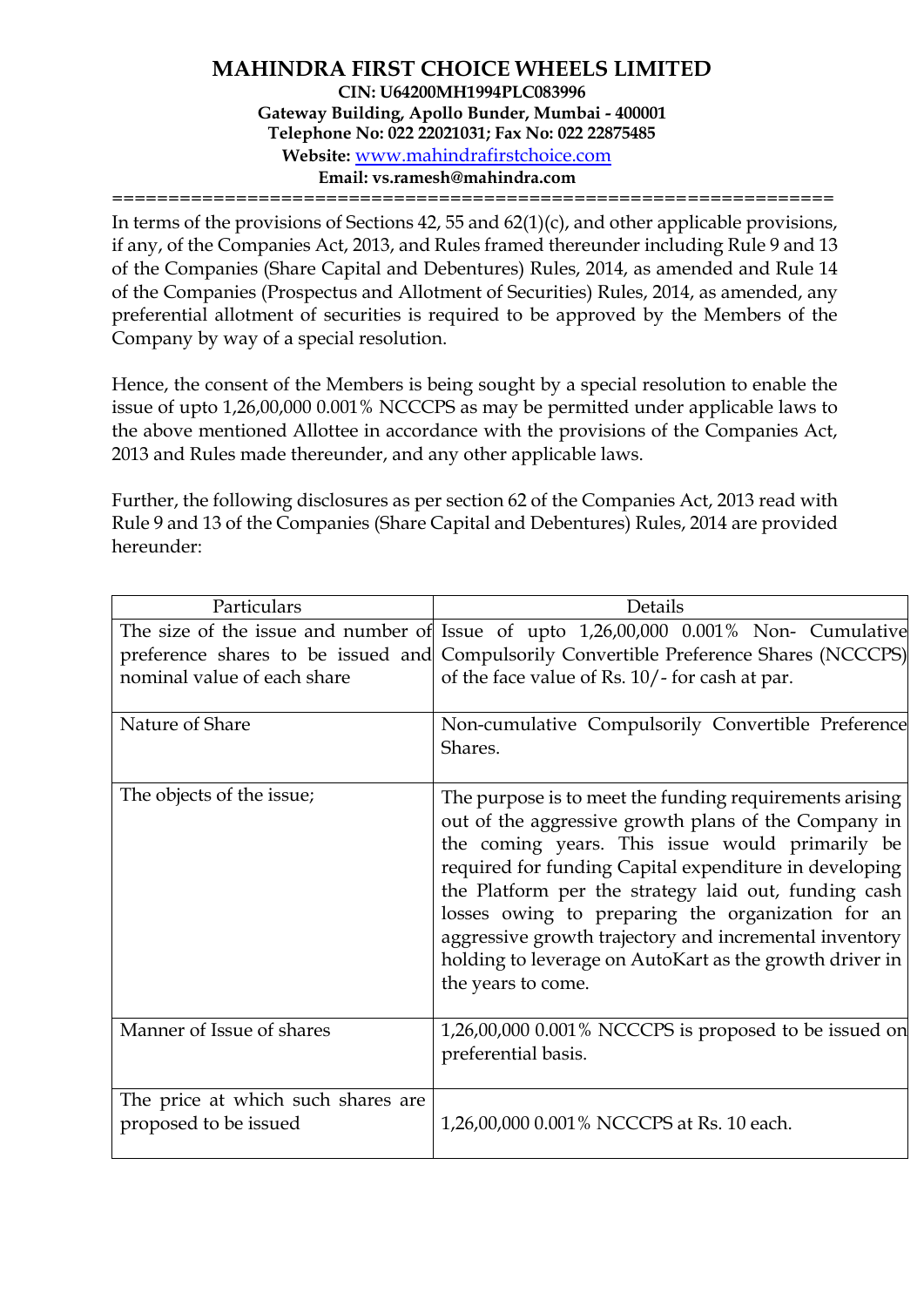# **MAHINDRA FIRST CHOICE WHEELS LIMITED CIN: U64200MH1994PLC083996 Gateway Building, Apollo Bunder, Mumbai - 400001**

**Telephone No: 022 22021031; Fax No: 022 22875485 Website:** [www.mahindrafirstchoice.com](http://www.mahindrafirstchoice.com/)

**Email: vs.ramesh@mahindra.com**

================================================================

| arrived at                                                                                        | The basis on which the price has been   Not applicable as shares are being issued at par.                                                                                                                                                                                                                                                                                                                                                                                                                                                                                                                                                                                                                                                                                                                                                                                                                                                                                                                                                                                                                                                                                                    |  |
|---------------------------------------------------------------------------------------------------|----------------------------------------------------------------------------------------------------------------------------------------------------------------------------------------------------------------------------------------------------------------------------------------------------------------------------------------------------------------------------------------------------------------------------------------------------------------------------------------------------------------------------------------------------------------------------------------------------------------------------------------------------------------------------------------------------------------------------------------------------------------------------------------------------------------------------------------------------------------------------------------------------------------------------------------------------------------------------------------------------------------------------------------------------------------------------------------------------------------------------------------------------------------------------------------------|--|
|                                                                                                   |                                                                                                                                                                                                                                                                                                                                                                                                                                                                                                                                                                                                                                                                                                                                                                                                                                                                                                                                                                                                                                                                                                                                                                                              |  |
| of<br>the<br>tenure<br>convertible, the terms of conversion                                       | The terms of redemption, including The Preference Shares shall not be capable of being<br>redemption, redeemed, but Conversion shall be mandatorily made on<br>redemption of shares at premium the earlier of i) next round of external investment in the<br>and if the preference shares are Company or ii) end of 24 months from the date of<br>allotment of NCCCPS. The Conversion shall be at a<br>price/rate which is at 10% discount to the value per share<br>as per the valuation at the time of such fund infusion,<br>subject to necessary compliances under FEMA and also<br>subject to minimum floor price of Rs.223 per NCCCPS.<br>The discount of 10% shall be adjusted to the extent of the<br>dividends paid to the NCCCPS holders. In the event of<br>the next round of fund infusion by an external<br>investment not occurring within the period of 24 months,<br>then at the end of 24 (Twenty Four) months from the date<br>of allotment of the Preference Shares, the NCCCPS<br>would be mandatorily converted into equity shares at the<br>floor rate of Rs. 223/- (Rupees Two Hundred and Twenty<br>three) per NCCCPS (including a premium of Rs. 213 per<br>share). |  |
| modes<br>The<br>and<br>$\left  \right $<br>manner<br>redemption                                   | Not applicable as they are not redeemable                                                                                                                                                                                                                                                                                                                                                                                                                                                                                                                                                                                                                                                                                                                                                                                                                                                                                                                                                                                                                                                                                                                                                    |  |
| The current shareholding pattern of<br>the company                                                | Please refer to page no. 12                                                                                                                                                                                                                                                                                                                                                                                                                                                                                                                                                                                                                                                                                                                                                                                                                                                                                                                                                                                                                                                                                                                                                                  |  |
| The expected dilution in equity share<br>capital<br>conversion<br>of<br>upon<br>preference shares | Actual number of equity shares arising upon conversion<br>of NCCCPS would depend on the conversion price and<br>hence the expected dilution in equity share capital upon<br>conversion of preference shares cannot be ascertained.                                                                                                                                                                                                                                                                                                                                                                                                                                                                                                                                                                                                                                                                                                                                                                                                                                                                                                                                                           |  |
| Minimum Subscription                                                                              | Not applicable. Entire offer to be subscribed and paid.                                                                                                                                                                                                                                                                                                                                                                                                                                                                                                                                                                                                                                                                                                                                                                                                                                                                                                                                                                                                                                                                                                                                      |  |
| Transferability of NCCCPS                                                                         | The NCCCPS shall be transferable, subject to provisions<br>of Articles of Association of the Company and<br>applicable regulations, including FDI and FEMA<br>regulations/guidelines, if applicable.                                                                                                                                                                                                                                                                                                                                                                                                                                                                                                                                                                                                                                                                                                                                                                                                                                                                                                                                                                                         |  |
| <b>Payment Terms</b>                                                                              | The entire issue price of Rs. 10/- per the NCCCPS shall<br>be payable upfront on application.                                                                                                                                                                                                                                                                                                                                                                                                                                                                                                                                                                                                                                                                                                                                                                                                                                                                                                                                                                                                                                                                                                |  |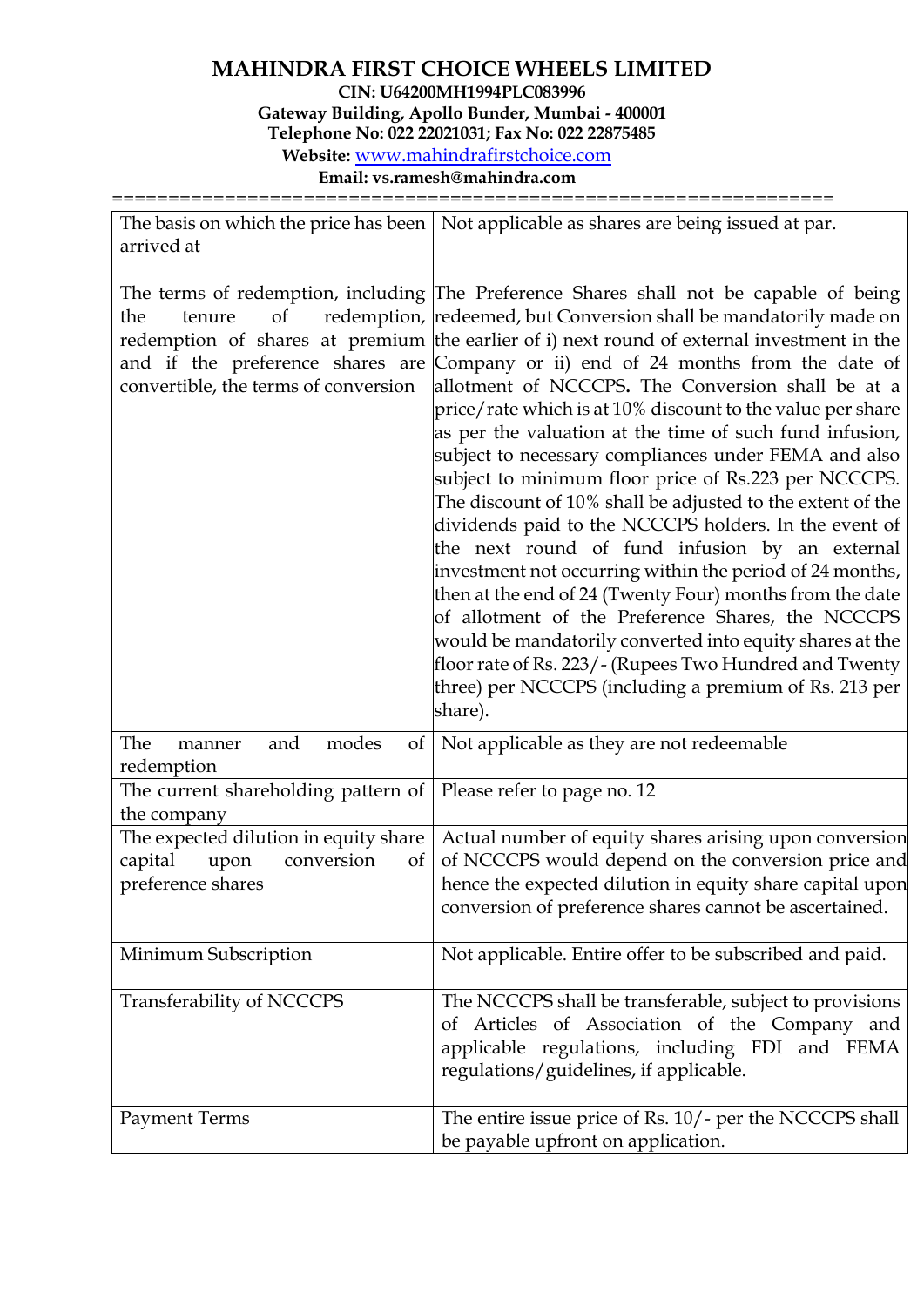# **MAHINDRA FIRST CHOICE WHEELS LIMITED**

**CIN: U64200MH1994PLC083996**

**Gateway Building, Apollo Bunder, Mumbai - 400001**

**Telephone No: 022 22021031; Fax No: 022 22875485**

**Website:** [www.mahindrafirstchoice.com](http://www.mahindrafirstchoice.com/)

**Email: vs.ramesh@mahindra.com**

================================================================

| Variation in terms of the NCCCPS                                                                   | Any variation in the terms of the NCCCPS after<br>allotment shall be made in accordance with applicable<br>provisions of the Act and Rules framed thereunder.                                              |
|----------------------------------------------------------------------------------------------------|------------------------------------------------------------------------------------------------------------------------------------------------------------------------------------------------------------|
| <b>Fractional Shares</b>                                                                           | Fractional shares, if any, arising on conversion of the<br>NCCPS shall be rounded off to the next higher digit if<br>equal to or greater than 0.5 share. Any fraction below 0.5<br>share shall be ignored. |
| Ranking of equity shares arising<br>on conversion                                                  | Shall rank pari-passu with the existing Equity Shares.                                                                                                                                                     |
| Manner of issuance of NCCCPS<br>and equity shares on conversion                                    | NCCCPS would be allotted in dematerialized form and<br>the Equity Shares arising on conversion shall also be<br>issued in dematerialized form.                                                             |
| The total number of shares or<br>other securities to be issued;                                    | 1,26,00,000 0.001% NCCCPS.                                                                                                                                                                                 |
| The price or price band at/within<br>which the allotment is proposed;                              | Each 0.001% NCCCPS of the face value of Rs.10/- at Rs.<br>10 each.                                                                                                                                         |
| The basis on which the price has been<br>arrived at along with report of the<br>registered valuer; | The price has been arrived at based on Valuation Report<br><b>ICON</b><br>Mr.<br>Devarajan<br>Krishnan,<br>οf<br>Partner,<br><b>VALUATION LLP.</b>                                                         |
|                                                                                                    | Registration No. IBBI/RV-E/06/2019/107<br>Unit 1, Level 2, B Wing, Times Square, Andheri Kurla<br>Road, Andheri (E), Mumbai 400059<br>dated<br>18 <sup>th</sup><br>November, 2021.                         |
| Relevant date with reference to<br>which the price has been arrived at;                            | 30 <sup>th</sup> September, 2021                                                                                                                                                                           |
| The class or classes of persons to<br>whom the allotment is proposed to<br>be made;                | Class of existing Equity shareholder:<br>1. Mahindra Holdings Limited<br>(Promoter Body Corporate)                                                                                                         |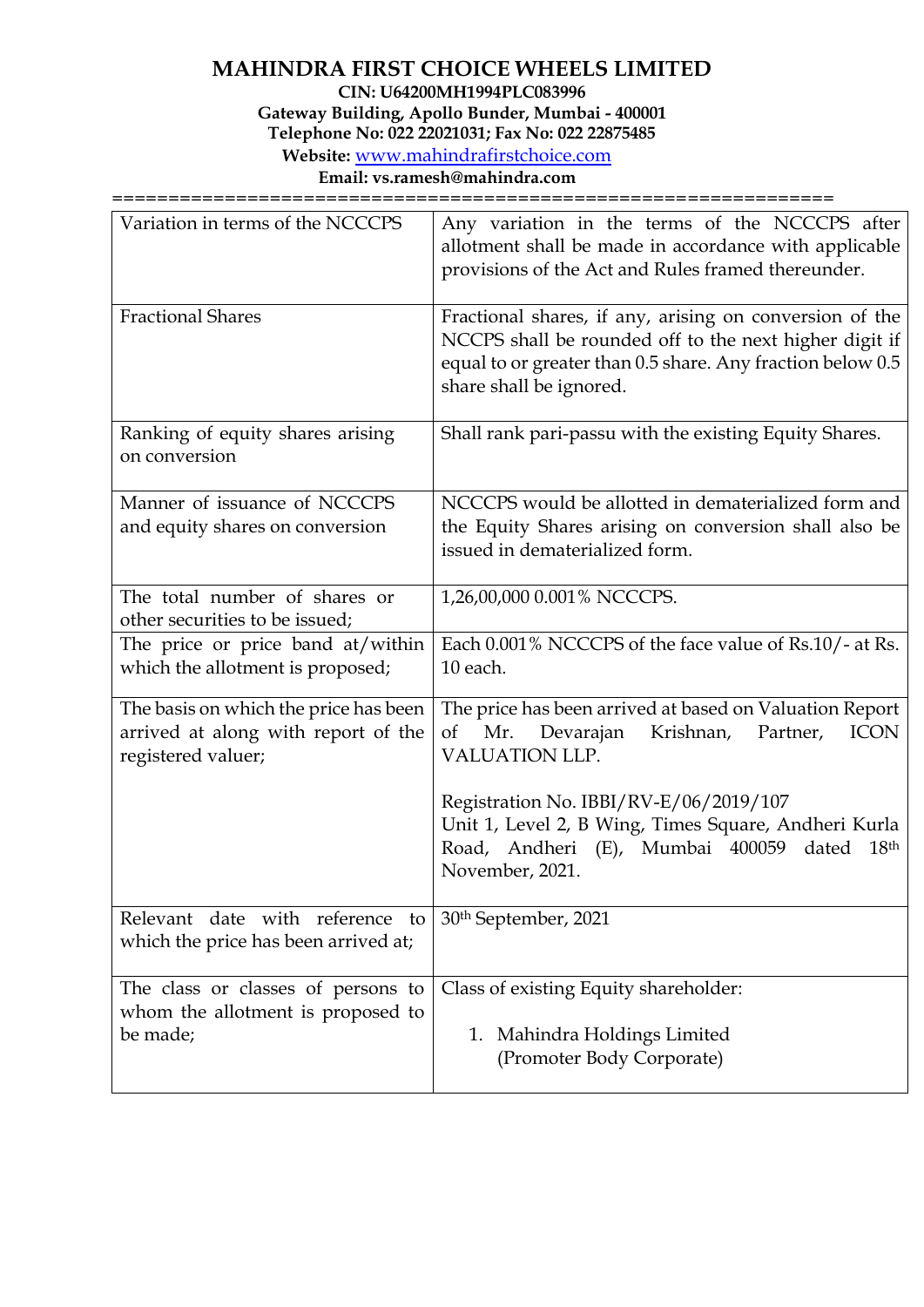### **MAHINDRA FIRST CHOICE WHEELS LIMITED CIN: U64200MH1994PLC083996**

**Gateway Building, Apollo Bunder, Mumbai - 400001**

**Telephone No: 022 22021031; Fax No: 022 22875485**

**Website:** [www.mahindrafirstchoice.com](http://www.mahindrafirstchoice.com/)

**Email: vs.ramesh@mahindra.com**

================================================================

| Intention of promoters, Directors or                                                                                                                          | Mahindra Holdings Limited, Promoter, intends to                                                                                                                                                                                                                                                                                                                                                                                                                                                                                                                                                                                                                                                                                                                                                               |
|---------------------------------------------------------------------------------------------------------------------------------------------------------------|---------------------------------------------------------------------------------------------------------------------------------------------------------------------------------------------------------------------------------------------------------------------------------------------------------------------------------------------------------------------------------------------------------------------------------------------------------------------------------------------------------------------------------------------------------------------------------------------------------------------------------------------------------------------------------------------------------------------------------------------------------------------------------------------------------------|
| managerial<br>key<br>personnel<br>to                                                                                                                          | subscribe for 1,26,00,000 NCCCPS at Rs. 10 per NCCPS.                                                                                                                                                                                                                                                                                                                                                                                                                                                                                                                                                                                                                                                                                                                                                         |
| subscribe to the offer;                                                                                                                                       | None of the directors or Key Managerial Personnel                                                                                                                                                                                                                                                                                                                                                                                                                                                                                                                                                                                                                                                                                                                                                             |
|                                                                                                                                                               | intend to subscribe to the offer.                                                                                                                                                                                                                                                                                                                                                                                                                                                                                                                                                                                                                                                                                                                                                                             |
| The proposed time within which the                                                                                                                            | 30 days                                                                                                                                                                                                                                                                                                                                                                                                                                                                                                                                                                                                                                                                                                                                                                                                       |
| allotment shall be completed;                                                                                                                                 |                                                                                                                                                                                                                                                                                                                                                                                                                                                                                                                                                                                                                                                                                                                                                                                                               |
| The names of the proposed allottee(s)                                                                                                                         |                                                                                                                                                                                                                                                                                                                                                                                                                                                                                                                                                                                                                                                                                                                                                                                                               |
| the<br>percentage<br>of<br>post<br>and<br>preferential offer capital that may be                                                                              | Mahindra Holdings Limited (MHL)<br>(Promoter Body Corporate)                                                                                                                                                                                                                                                                                                                                                                                                                                                                                                                                                                                                                                                                                                                                                  |
| held by them;                                                                                                                                                 | Percentage of post preferential offer capital can be                                                                                                                                                                                                                                                                                                                                                                                                                                                                                                                                                                                                                                                                                                                                                          |
|                                                                                                                                                               | ascertained only upon conversion of NCCCPS would<br>depend on the conversion price and cannot be<br>ascertained.                                                                                                                                                                                                                                                                                                                                                                                                                                                                                                                                                                                                                                                                                              |
|                                                                                                                                                               | The Conversion shall be at a price/rate which is at 10%<br>discount to the value per share as per the valuation at<br>the time of such fund infusion, subject to necessary<br>compliances under FEMA and also subject to minimum<br>floor price of Rs. 223 per NCCCPS. The discount of 10%<br>shall be adjusted to the extent of the dividends paid to<br>the NCCCPS holders. In the event of the next round of<br>fund infusion by an external investment not occurring<br>within the period of 24 months, then at the end of 24<br>(Twenty Four) months from the date of allotment of the<br>Preference Shares, the NCCCPS would mandatorily<br>convert into equity shares at the floor rate of Rs. 223/-<br>(Rupees Two Hundred and Twenty three) per NCCCPS<br>(including a premium of Rs.213 per share); |
| The change in control, if any, in the                                                                                                                         | Issue of NCCCPS on preferential basis will not result in                                                                                                                                                                                                                                                                                                                                                                                                                                                                                                                                                                                                                                                                                                                                                      |
| Company<br>that<br>would<br>occur                                                                                                                             | any change in the management or control of the                                                                                                                                                                                                                                                                                                                                                                                                                                                                                                                                                                                                                                                                                                                                                                |
| consequent to the preferential offer;                                                                                                                         | Company.                                                                                                                                                                                                                                                                                                                                                                                                                                                                                                                                                                                                                                                                                                                                                                                                      |
| The number of persons to whom                                                                                                                                 | None                                                                                                                                                                                                                                                                                                                                                                                                                                                                                                                                                                                                                                                                                                                                                                                                          |
| allotment on preferential basis have                                                                                                                          |                                                                                                                                                                                                                                                                                                                                                                                                                                                                                                                                                                                                                                                                                                                                                                                                               |
| already been made during the year,                                                                                                                            |                                                                                                                                                                                                                                                                                                                                                                                                                                                                                                                                                                                                                                                                                                                                                                                                               |
| in terms of number of securities as                                                                                                                           |                                                                                                                                                                                                                                                                                                                                                                                                                                                                                                                                                                                                                                                                                                                                                                                                               |
| well as price;                                                                                                                                                |                                                                                                                                                                                                                                                                                                                                                                                                                                                                                                                                                                                                                                                                                                                                                                                                               |
| The justification for the allotment<br>to<br>be<br>proposed<br>made<br>for<br>consideration<br>other<br>than<br>cash<br>together with valuation report of the | NA                                                                                                                                                                                                                                                                                                                                                                                                                                                                                                                                                                                                                                                                                                                                                                                                            |
| registered valuer.                                                                                                                                            |                                                                                                                                                                                                                                                                                                                                                                                                                                                                                                                                                                                                                                                                                                                                                                                                               |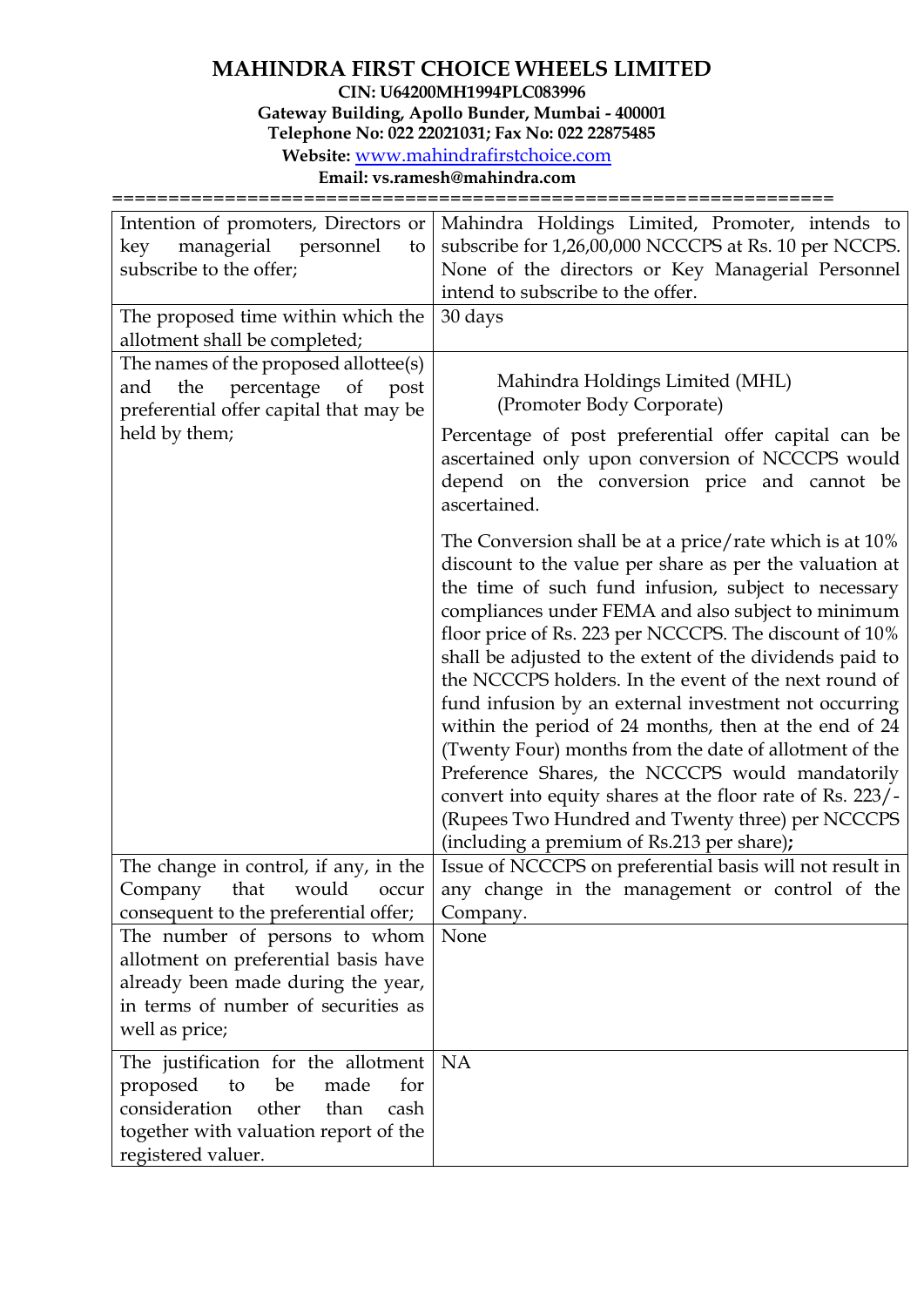#### **Email: vs.ramesh@mahindra.com**

=============================

The pre issue and post issue shareholding pattern of the Company.

| Sr.<br>No.     | Category                                                  | Pre-issue Equity Holding |                       | Post-issue Equity Holding * |                       |
|----------------|-----------------------------------------------------------|--------------------------|-----------------------|-----------------------------|-----------------------|
|                |                                                           | No. of<br>Shares held    | % of share<br>holding | No. of Shares held          | % of share<br>holding |
| $\mathbf{A}$   | Promoters'<br>holding                                     |                          |                       |                             |                       |
| $\mathbf{1}$   | Indian:                                                   |                          |                       |                             |                       |
|                | Individual                                                | $\bf{0}$                 | $\bf{0}$              | 0                           | $\mathbf{0}$          |
|                | <b>Bodies</b><br>Corporate                                | 4,02,31,037              | 48.80                 | 4,02,31,037                 | 48.80                 |
|                | Sub-total                                                 | 4,02,31,037              | 48.80                 | 4,02,31,037                 | 48.80                 |
| $\overline{2}$ | Foreign<br>promoters                                      | $\theta$                 | $\overline{0}$        | $\boldsymbol{0}$            | $\boldsymbol{0}$      |
|                | Subtotal (A)                                              | 4,02,31,037              | 48.80                 | 4,02,31,037                 | 48.80                 |
| B              | Non-<br>promoters'<br>holding                             |                          |                       |                             |                       |
| $\mathbf{1}$   | Institutional<br>investors                                | $\theta$                 | $\theta$              | $\overline{0}$              | $\overline{0}$        |
| $\overline{2}$ | Non-<br>institutional<br>Investors:                       | $\theta$                 | $\theta$              | $\overline{0}$              | $\overline{0}$        |
| 3              | Private<br>corporate<br>bodies                            | 200,16,407               | 24.28                 | 200,16,407                  | 24.28                 |
| $\overline{4}$ | Directors and<br>relatives                                | 6,99,753                 | 0.85                  | 6,99,753                    | 0.85                  |
| 5              | <b>Indian Public</b>                                      | 32,39,405                | 3.93                  | 32,39,405                   | 3.93                  |
| 6              | Others<br>[including<br>Non-resident<br>Indians<br>(NRIs) | 1,82,53,569              | 22.14                 | 1,82,53,569                 | 22.14                 |
|                | Sub-total (B)                                             | 422,09,134               | 51.20                 | 4,22,09,134                 | 51.20                 |
|                | <b>Grand Total</b>                                        | 8,24,40,171              | 100.00                | 8,24,40,171                 | 100.00                |

\* Actual number of equity shares arising upon conversion of NCCCPS would depend on the conversion price and cannot be ascertained.